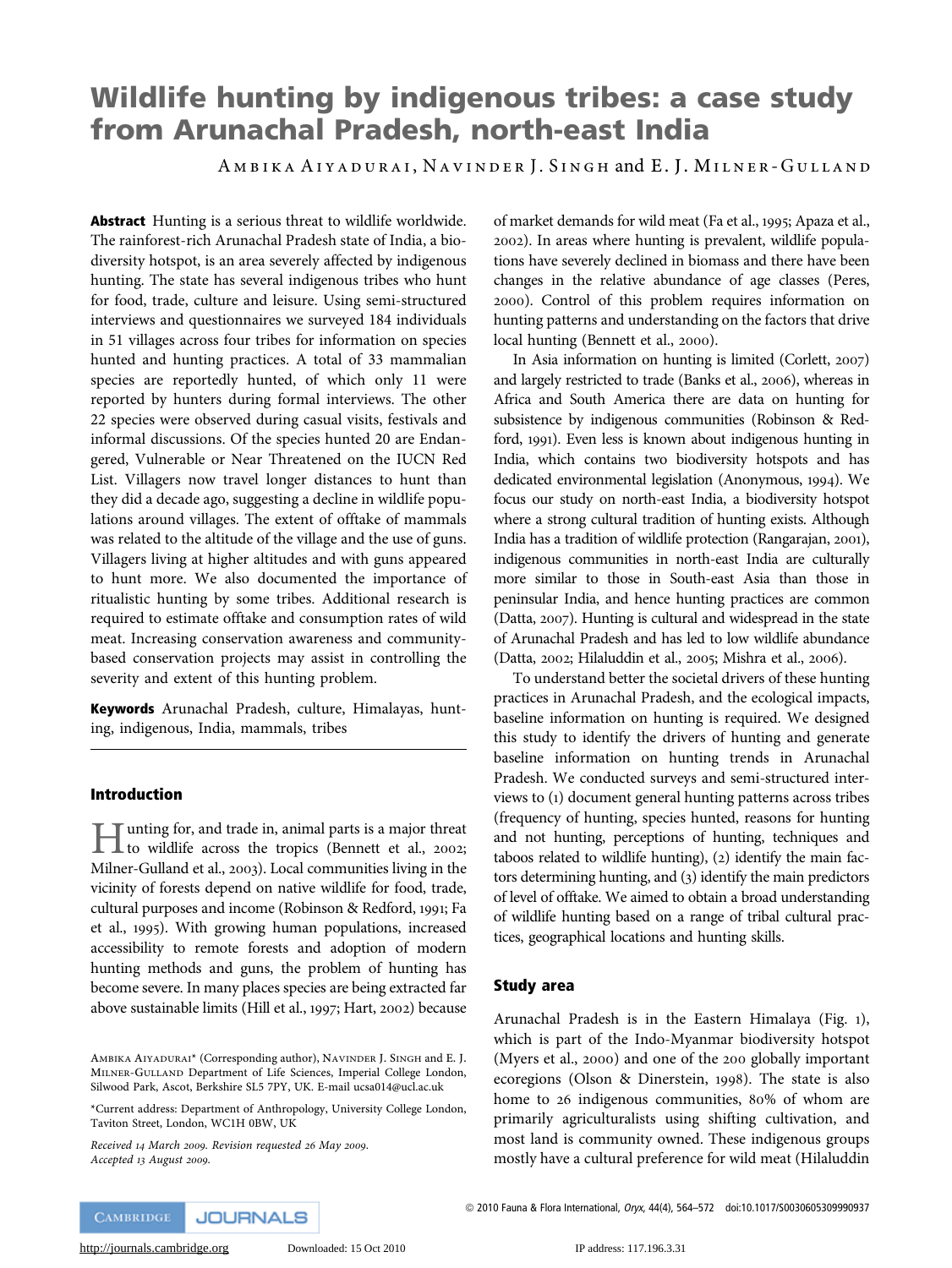

FIG. 1 The surveyed districts (Anjaw, Lohit, East Kameng and Tawang), villages and tribes in the state of Arunachal Pradesh in the eastern Himalaya, north-east India. The shaded area on the inset indicates the location of the main figure.

et al., 2005), which has an important role in their lives (Elwin, 1959; Fürer-Haimendorf, 1982, 1983). During 1991-2001 the human population in Arunachal Pradesh increased by 27%, whereas the average increase for India was 21% (Anonymous, 2006), accompanied by changes from a subsistence to a cash economy.

Four main tribes, Nyishi, Mishmi (Miju and Digaru), Meyor and Monpa, inhabit the study region (Table 1). Most tribes in Arunachal Pradesh are site-specific. The study sites were chosen because they were the areas most accessible and feasible to study within the time and resources available.

## Methods

An interview survey of 184 respondents, of four tribes, in 51 villages in four districts was carried out during January–

May 2006 (Table 1). We used semi-structured interviews, with questionnaires, with individual hunters. The variables considered were: species hunted, number of animals hunted in the previous hunting season (October–March), motivations for hunting, distances travelled to hunt now and in the past, whether hunting is a group or solitary activity, preferred season, time of hunting, duration, hunting success, and perceptions of wildlife abundance. Villages and households within each village were selected based on information from key informants (administrative officials, village headmen and school teachers). One male per household was interviewed (only men hunt). Women provided additional information related to consumption of meat. Interviews were conducted with the aid of field assistants who belonged to the tribe and spoke the local dialect. Most people agreed to be interviewed except in two

[http://journals.cambridge.org](http://www.journals.cambridge.org) Downloaded: 15 Oct 2010 IP address: 117.196.3.31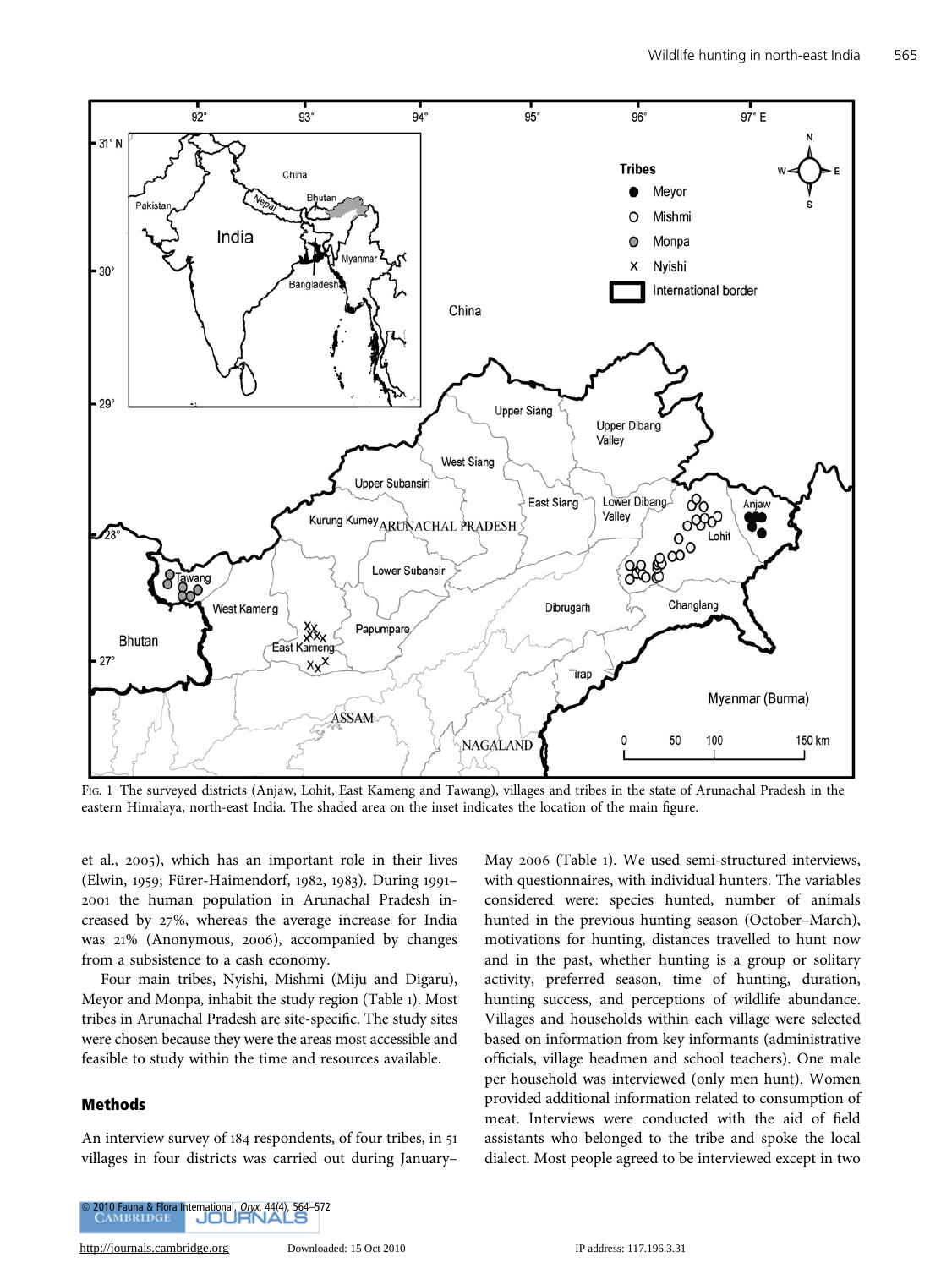| Districts   | Villages<br>surveyed | Individuals<br>surveyed | Altitude<br>range $(m)$ | Indigenous<br>communities | Belief system         |
|-------------|----------------------|-------------------------|-------------------------|---------------------------|-----------------------|
| Anjaw       |                      | 34                      | $700 - 1,640$           | Mishmi, Meyor             | Animism, Buddhism     |
| Lohit       |                      | 64                      | $195 - 620$             | Mishmi                    | Animism               |
| East Kameng | 14                   | 51                      | $165 - 1,000$           | Nvishi                    | Animism, Christianity |
| Tawang      |                      | 35                      | $2,000 - 2,950$         | Monpa                     | Buddhism              |

TABLE 1 The number of villages, individuals surveyed, altitude range of surveyed villages, indigenous communities surveyed and belief systems in the four districts in Arunachal Pradesh (Fig. 1) in which we carried out surveys.

households near the Kamlang Wildlife Sanctuary. Villagers were wary when notebooks were used while conducting interviews and therefore data were recorded, with permission, and transcribed later. Each interview lasted 30–40 minutes. Pictures were used to confirm the identity of particular species hunted.

We also witnessed religious ceremonies and traditional weddings in some of the villages to document the cultural value of wild and domestic animals. Hunters were asked to recall only mammals hunted. Villagers tend to remember mammals because they are large and of consumptive and economic value, and the number provided was thus more reliable than the number of birds or reptiles. A hunter's response for the previous season was also cross-checked with the number of skulls being smoked over fire in his house. Hunters often took pride in sharing information on hunting, which is part of their culture and an integral part of their lifestyle. Recent hunts (past 6–8 months) were identified from fresh animal remains and skulls and intact skins. Fresh skins are also dried in the sun and used as mats. If there was oil or fat under the skin, it also indicated a recent hunt. In some cases pheasant tail feathers were observed to have meat at their base, indicating fresh kills.

For assessing the frequency of hunting three categories were defined based on hunters' responses: very frequent trips (once per week), frequent trips (once per month) and rare trips (once in 3 months). Time spent on hunts was converted to three distance classes (half day to  $1 \text{ day} = \text{close}$ ) to village,  $2-3$  days =  $1-5$  km from village and 1 week or more  $\geq$  5 km from village). The distance classes included both travel and hunting time. We asked the hunters how many attempts they were successful in every five hunts. Success was defined as hunted at least one mammal in the last five trips. The successes were converted to percentage categories: 0 times out of  $5 = 0\%$ ,  $1 - 2 = 30\%$ ,  $3 - 4 = 70\%$ and  $5 = 100\%$ .

For Objective 1 (document general hunting patterns across the tribes), data from respondents who currently hunted were used (Nyishi, Meyor and Mishmi tribes). None of the Monpa admitted to hunting. Univariate analysis was used to determine correlations between variables. For Objective 2 (identify the main factors determining hunting) offtake in the previous season was the

binomial response variable  $(1 = \text{success in previous})$ hunting season and  $o = no$  success). For Objective 3 (determine predictors of level of offtake) the number of mammals killed by a hunter was the response variable. We validated data on species and numbers hunted, as provided by villagers, with animal remains (skulls and skins) that we observed. The explanatory variables were not related to a specific hunting trip but are general hunting attributes (Table 2).

The study has a hierarchical structure (one respondent per household per village per district) and therefore linear mixed effect (LME) models were used for analysis, with villages within district as random factors (Crawley, 2007). The minimum adequate model was selected based on stepwise deletion of variables that were not significant in the model, followed by analysis of variance to test the significance of the effect of the variable deletion.  $R$   $v$ . 2.7.1 (R, 2008) was used for data analysis. The Meyor hunted frequently but because of the small sample size  $(n = 5)$  this tribe was not included in the main analysis. A small number of Nyishi families have adopted Christianity and therefore, as belief is confounded with tribe, only tribe was used in the analysis. Altitude of village and distance of village from town are confounded and therefore only altitude was used in the analysis because it was found to be a better predictor of offtake.

#### Results

Of the 184 interviewees 114 (62%) stated that they currently hunt. The average age of hunters was significantly lower than that of non-hunters ( $39.29 \pm SE$  0.99 years, n = 114, vs 45.77  $\pm$  SE 1.85 years, n = 70, W = 4957.5, P = 0.005, df = 1). The average age of hunters did not differ between Mishmi, Meyor and Nyishi (Kruskal–Wallis test  $\chi^2 = 4.57$ , df = 2,  $P = 0.20$ ).

Reasons for hunting and not hunting

Mishmi, Meyor and Nyishi reported food as the main reason for hunting, followed by money, rituals/customs, interest in hunting and retaliatory killing of crop-raiding animals (Fig. 2a). Cash income was an important reason for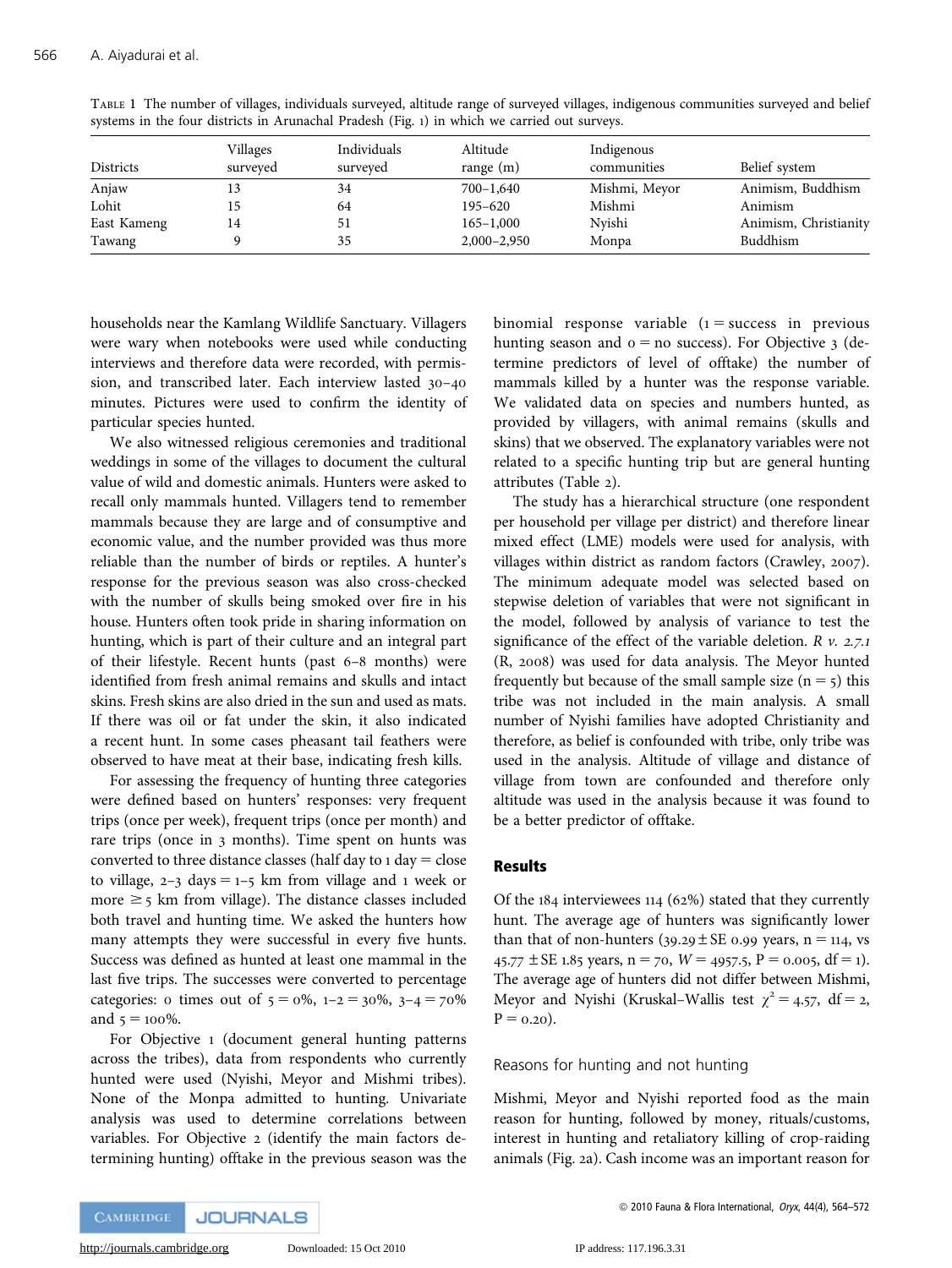| Explanatory variables                       | Type        | No. of categories | Categories/units                          |
|---------------------------------------------|-------------|-------------------|-------------------------------------------|
| Tribe                                       | Categorical | 2                 | Nyishi, Mishmi                            |
| Distance travelled to hunt                  | Ordinal     | 3                 | Close to village, $1-5$ km, $>5$ km       |
| Frequency of hunting                        | Ordinal     | 3                 | Very frequent (once per week), frequent   |
|                                             |             |                   | (once per month), rare (once per quarter) |
| Frequency of wild                           | Ordinal     | 3                 | Once per week, at least once per month,   |
| meat consumption                            |             |                   | once per quarter                          |
| Hunting group size                          | Binomial    | 2                 | $1, \geq 2$                               |
| Distance of village from town<br>Continuous |             |                   | km                                        |
| Altitude of village                         | Continuous  |                   | m                                         |
| Age of hunter                               | Continuous  |                   | Years                                     |
| Awareness of law                            | Binomial    | 2                 | Yes/no                                    |
| Use of a gun                                | Binomial    | 2                 | Yes/no                                    |
| Use of traps                                | Binomial    | 2                 | Yes/no                                    |
| Sale of wild meat & products                | Binomial    | 2                 | Yes/no                                    |

TABLE 2 Details of explanatory variables for the linear mixed effect models of hunter success and mammal offtake in the previous season.

hunting by the Meyor. Mishmi (22% of the responses) reported ritual as the main inspiration for hunting. Old age, religion, a hunting ban by the forest department and lack of interest in hunting were identified as primary reasons for



FIG. 2 Percentage responses indicating why individuals (a) hunt and (b) do not hunt, by tribe. Numbers in parentheses indicate number of respondents. Monpa are not included in (a) as they did not admit to hunting, and Meyor are not included in (b) because all Meyor respondents hunted.

not hunting among the Mishmi, Nyishi and Monpa  $(n =$ 70; Fig. 2b). Religion accounted for 48% of the reasons (all respondents in this category were Monpa), followed by the forest department ban (31%), old age (19%) and lack of interest (3%).

#### Hunting attributes

Hunters did not follow a fixed hunting schedule but hunted when convenient, although some hunting trips carried out for cultural or ritualistic reasons may follow a schedule, for example during village festivals and functions. During these periods hunting trips occur more often. Winter was the preferred hunting season for most hunters (93%) and early in the morning the preferred time to hunt. The frequency of hunting by the three tribes was significantly different (Kruskal–Wallis test  $\chi^2 = 7.2$ , df = 2, P = 0.03), with Mishmi and Nyishi hunting more frequently compared to Meyor. There was a marked difference in the reported distances travelled between past and present hunting trips. Formerly, hunters rarely travelled  $>$  5 km from their village, whereas 94 villagers said they currently travel distances of  $\geq$  5 km to hunt. Distance categories in the past compared with the present were significantly different (Wilcoxon signed rank test,  $W = 600$ ,  $P < 0.01$ , n = 109). For all tribes the distance travelled was significantly shorter in the past than the present. The percentage categories of hunting successes by Mishmi and Nyishi is not significant (Wilcoxon signed rank test,  $W = 9$ ,  $P = 0.25$ , df = 1). Of the hunters interviewed 53% were 40–60 years old, 43% 20–40, and six  $> 60$ . People begin hunting from the age of 10–12 years and most continue hunting whilst their health permits. Boys  $\leq$  20 years old join the hunting groups as helpers, carrying loads and cooking. We often saw young boys using catapults for hunting birds and squirrels, and setting up small traps on the village farms for rodents and

2010 Fauna & Flora International, *Oryx*, 44(4), 564–672<br>
CAMBRIDGE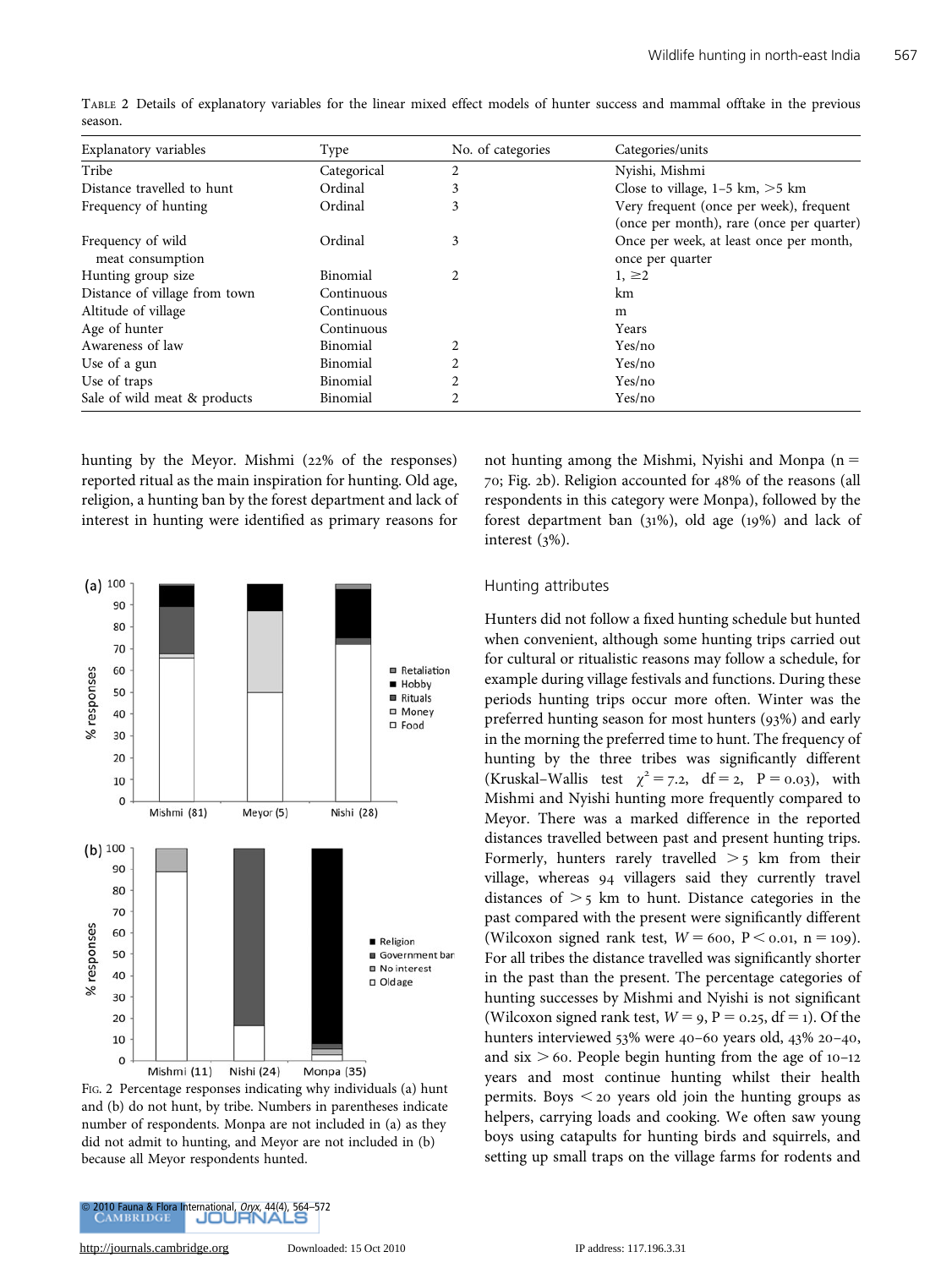birds. We documented 11 trapping methods, including bows and arrows and spears but not blowguns. The indigenous methods documented were stone-fall, trigger-and-release, canopy, spring-pole, gum, metal noose, hanging stone, pitfall, box, log-fall and rodent traps.

## Species hunted

A total of 33 species of mammals were hunted (Appendix), of which only 11 were reported by hunters during formal interviews (Table 3). The other 22 species were observed during casual visits, festivals and informal discussions. Of the species hunted 20 are categorized as Near Threatened, Endangered or Vulnerable (Appendix) on the IUCN Red List (2009). Skins of 29 mammal species, skulls of 11 and teeth of four were recorded in households, including both fresh remains and animals hunted less recently. Skulls of recently hunted animals are smoked on a bamboo tray above the fire. People use several articles, such as bags, skull caps and other headgear, made from animal parts. In addition, 27 species of birds and two reptiles were also reported, or observed, to be hunted.

## Determinants of hunting and offtake of mammals

Average altitude of the hunters' villages was  $719.34 \pm SE86.5$ m (n = 26; range 227–1,641 m), average offtake was  $2 \pm SE$ 0.5 mammals per hunter  $(n = 26)$ , and the number of mammals hunted increased significantly with altitude (Spearman's test,  $P = 0.05$ , df = 25). Of 109 hunters (Nyishi and Mishmi) 47 had caught at least one mammal in the previous hunting season. None of the variables explained why people hunted but five variables (frequency of hunting, altitude of village, awareness of law, use of guns, use of traps) explained the number of mammals caught in the previous season (Table 4). Gun hunting and altitude of village were retained in the minimum adequate linear mixed effect model for the number of mammals reported hunted (Table 5). Hunters with guns reported hunting

TABLE 3 Species hunted by villagers as indicated in interviews with three tribes (Mishmi, Nyishi and Meyor;  $n = 114$ ).

| Species                               | % of responses |
|---------------------------------------|----------------|
| Barking deer Muntiacus muntjak        | 89             |
| Wild pig Sus scrofa                   | 85             |
| Asiatic black bear Ursus thibetanus   | 36             |
| Sambar Cervus unicolor                | 35             |
| Serow Nemorhaedus sumatraensis        | 25             |
| Assamese macaque Macaca assamensis    | 27             |
| Goral Nemorhaedus sp.                 | 27             |
| Capped langur Trachypithecus pileatus | 22             |
| Takin <i>Budorcas taxicolor</i>       | 17             |
| Musk deer <i>Moschus</i> sp.          | 11             |
| Malayan sun bear Helarctos malayanus  |                |

TABLE 4 Relationships between the number of animals caught in the past year by hunters (Mishmi and Nyishi only,  $n = 109$ ) and potential explanatory variables (Table 2). The five significant relationships are in bold.

| Variables                                                       | Test       | Test value      | P     |
|-----------------------------------------------------------------|------------|-----------------|-------|
| Tribe                                                           | Wilcoxon   | $W = 201.5$     | 0.65  |
| Distance travelled                                              | Wilcoxon   | $W = 128$       | 0.70  |
| to hunt                                                         |            |                 |       |
| Frequency of hunting Kruskal-Wallis $\chi^2$ = 7.8, df = 2 0.04 |            |                 |       |
| Frequency of wild                                               | Wilcoxon   | $W = 218$       | 0.40  |
| meat consumption                                                |            |                 |       |
| Hunting group size                                              | Wilcoxon   | $W = 224.5$     | 0.58  |
| Distance of village                                             | Spearman's | $S = 15,441.97$ | 0.47  |
| from town                                                       |            |                 |       |
| Altitude of village                                             | Spearman's | $S = 12,534.09$ | 0.05  |
| Age of hunter                                                   | Spearman's | $S = 17,789.20$ | 0.85  |
| Awareness of law                                                | Wilcoxon   | $W = 357$       | 0.05  |
| Use of a gun                                                    | Wilcoxon   | $W = 221$       | 0.05  |
| Use of traps                                                    | Wilcoxon   | $W = 297$       | 0.001 |
| Sale of wild meat &                                             | Wilcoxon   | $W = 175.5$     | 0.90  |
| products                                                        |            |                 |       |

significantly more mammals than those without guns ( $W =$ 221,  $df = 1$ ,  $P = 0.05$ ).

## Cultural influences

In interviews the Monpa denied hunting, citing religious reasons. During informal discussions with Monpa villagers in Tawang district, people reported retaliatory killing of wildlife to protect livestock and crops. Monpa villagers interviewed in the Pangchen Valley of Zemithang circle of Tawang district (Fig. 1) claimed that no one hunts in the valley because of strict religious taboos. Hunting for food is one of the main motivations for hunting in other tribes. The preference for wild meat was reportedly based on taste. People believed that wild meat is not contaminated like the meat of domestic animals that eat refuse around the villages. In the Mishmi tribe rituals also motivate hunting. Giving fresh or dried wild meat is a traditional practice during weddings, in which wild meat is given to the village priest and offered to guests. In one of the ceremonies attended a Temminck's tragopan Tragopan temminckii, trapped alive, was given to the priest. Use of wild meat in rituals was important irrespective of the species. Domestic

TABLE 5 Minimum adequate linear mixed effect model for the number of mammals reported to have been killed in the previous year. The model has villages in district as a random effect (86% of the variation) and a Gaussian error structure, and was fitted by maximum likelihood.

|              | Estimate | SE.   | df |          | D       |
|--------------|----------|-------|----|----------|---------|
| Intercept    | $-0.510$ | 0.620 | 22 | $-0.822$ | 0.419   |
| Altitude     | 0.002    | 0.000 | 22 | 4.04     | < 0.001 |
| Use of a gun | 1.566    | 0.511 | 18 | 3.060    | 0.006   |

[http://journals.cambridge.org](http://www.journals.cambridge.org) Downloaded: 15 Oct 2010 IP address: 117.196.3.31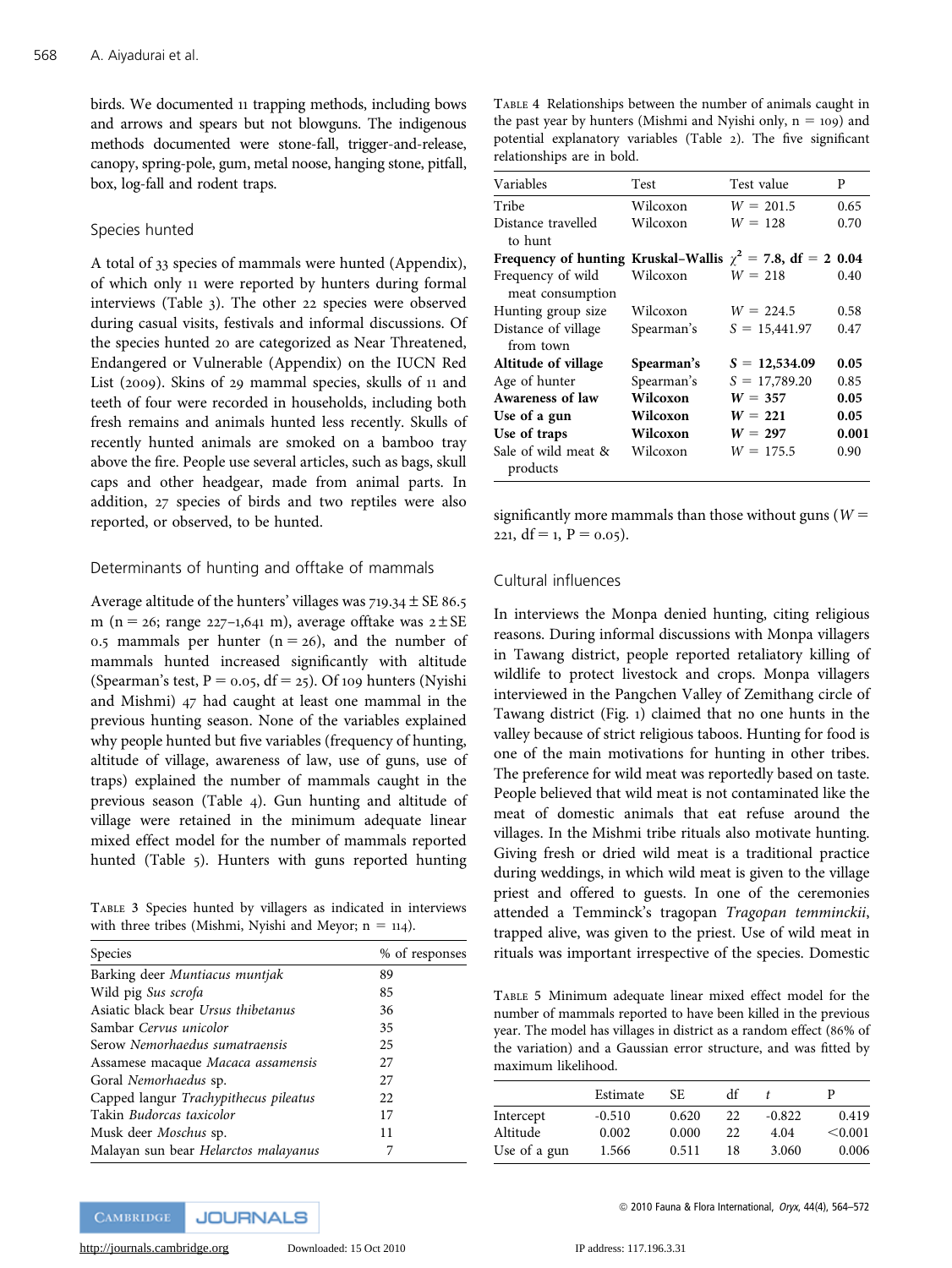animals are viewed as a reserve that is also needed for sacrifice during rituals. Because of inadequate healthcare facilities in these remote areas, villagers often rely on local village priests and healers who recommend the use of domestic meat for curing illnesses. There is conversion of local tribes to Christianity, which appears to affect hunting traditions in terms of practices followed. In addition, conversion to Christianity also probably leads to an erosion of hunting taboos. For instance, those who have converted stop displaying animal skulls in their huts but continue to hunt. A stuffed red panda Ailurus fulgens, trophies of sambar Rusa unicolor, skins of barking deer Muntiacus muntjak and Chinese pangolin Manis crassicaudata are some of the wildlife parts that we found in government staff quarters that had been received as gifts or occasionally bartered for by Army personnel.

Cash income was an important reason for hunting by the Meyor. Certain species that have valuable commercial parts, such as otter Aonyx sp., musk deer Moschus sp. and Asiatic black bear Ursus thibetanus are hunted primarily for sale. Hunters reported that musk pod, bear gall bladder and other animal skins are sold in towns in the neighbouring state of Assam. Villagers in Anjaw and Lohit districts often sell the animal parts to shopkeepers (not from Arunachal Pradesh) who then sell them in towns outside the state. Special trips to hunt takin Budorcas taxicolor and musk deer are made during August–September, when hunters are free from agricultural work because the harvest season has finished.

#### **Discussion**

This study provides new information on hunting practices and species harvested and the socio-economic factors affecting the exploitation of wildlife in Arunachal Pradesh, and also highlights the cultural use of wildlife by the state's indigenous groups. Offtake levels are higher in highaltitude villages, which are also the most remote. However, it is hard to assign causation to this observation without further information. This higher offtake could be because more wildlife is present or because of greater hunter effort. The fact that the use of a gun is an important predictor of higher offtake suggests that the replacement of traditional hunting methods with advanced weapons is important in improving hunter yields. This could lead to local extinction of some species, especially in remote regions where law enforcement is weak and long-term hunting has already reduced wildlife populations. The increased distances now travelled to hunt compared to formerly indicate a possible decline in wildlife populations around villages. In addition to guns villagers also use traditional trapping methods. Trapping requires more time and traditional knowledge of the area, which may limit its impact compared to guns.

Our findings are a first step in understanding hunting practices in this understudied region. However, the research was logistically constrained. Our reliance on hunter recall is a limitation, although it is sometimes the only available approach to obtain data on harvest levels among indigenous communities (Usher & Wenzel, 1987). However, confidence in this method is improved if other data can be used for validation. We found that recall was not reliable; an examination of animal remains substantially increased the list of species hunted. Recording fresh remains therefore provided supplementary evidence of offtake that we could use to triangulate and supplement the recall data. We used the recall period of the previous hunting season and focused on mammals; this was appropriate because a hunt for a mammal species is a momentous and infrequent event, which villagers could remember and categorize into economic, cultural and consumptive purposes. We did not ask about hunting of other taxonomic groups, such as birds and fish, where the recall was less likely to be reliable and remains were also less likely to be displayed. Jones et al. (2008) demonstrated that 1-year recall of harvesting behaviour can be reliable in certain circumstances. Thus, despite some of the limitations of our study the information obtained is novel and may be valuable for future studies in the region.

There was little wariness amongst respondents in answering questions about hunting. Only in a few villages close to town were people not prepared to discuss their hunting practices with us. The level of awareness about hunting laws is generally low in the region except near wildlife reserves (Pakke Tiger Reserve in East Kameng, Kamlang Wildlife Sanctuary in Lohit) and in Tawang. Another study that documented hunting in Tawang reported that hunting may have declined following the visit of the Dalai Lama, the spiritual leader of Buddhism, in 2003 (Mishra et al., 2006).

Hunting is part of the culture of many indigenous communities and the multidimensional nature of hunting motivations makes studying the drivers of hunting behaviour particularly difficult (Caldecott, 1988; Robinson & Bennett, 2000; Silvius et al., 2004; Rao et al., 2005). Our study revealed various motivations for hunting but ultimately the animal hunted ended up in the pot or in the market. The presence of alternate sources of protein from domestic meat (cows, chicken and pigs) in every household and respondents' livelihoods as swidden farmers or cash croppers suggest that wildlife is not an essential component of their diet. In this region hunting seems to be more important as a cultural practice than as a livelihood but wild meat is preferred over domestic meat. Ritualistic hunting appears to be an important component of the culture of the Mishmi and Nyishi. Giving gifts of fresh or dried wild meat is a traditional practice at Mishmi weddings and village festivals, and the number of baskets of wild meat given as the bride price represents the status of the bridegroom. Nyishi men wear a hornbill beak as part of their traditional head gear.



[http://journals.cambridge.org](http://www.journals.cambridge.org) Downloaded: 15 Oct 2010 IP address: 117.196.3.31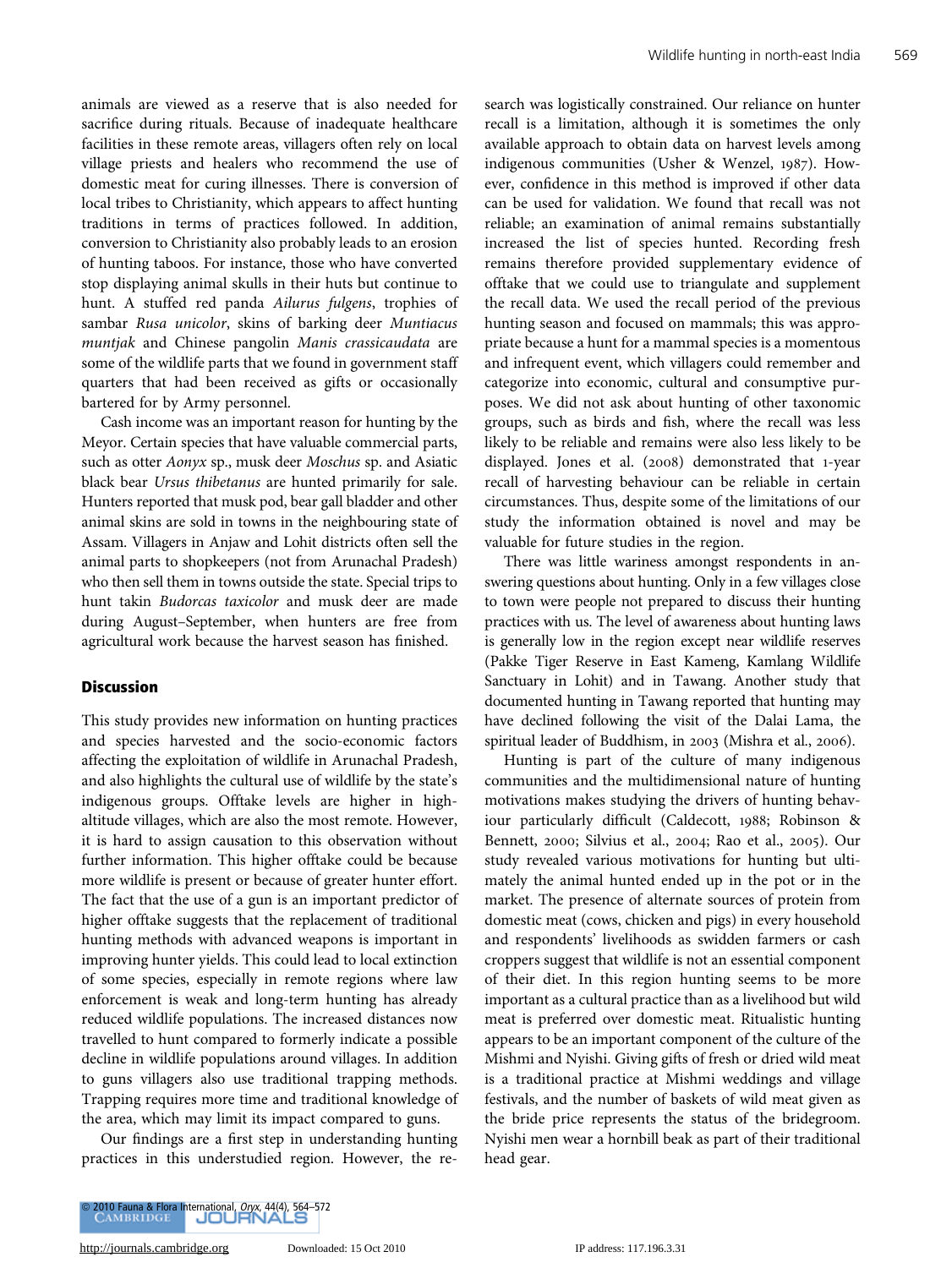We do not attempt to draw conclusions from this study about the sustainability of hunting in the region. More intensive and focused research is required to quantify hunting and evaluate the outcomes of a range of potential conservation interventions. Our results suggest that offtake of wild mammals is low, with only a few animals hunted each year in a given village. However, in the absence of more detailed information on the abundance and distribution of the hunted species, this low offtake cannot be taken as implying either that hunting is not affecting wildlife populations or that wildlife is severely depleted. Hunting and trading of rare and threatened species such as clouded leopard Neofelis nebulosa, musk deer, Asiatic black bear and takin is a matter of concern as it is likely to have an impact even at low levels of offtake. Our study also suggests that the areas around villages may already be depleted, with hunters now having to travel further afield. Hunting with guns probably started a century ago (Bailey, 1912) and its impact, coupled with increasing accessibility by road, may have led to the depletion of wildlife around villages. This could lead to empty forests, especially in remote regions with low levels of law enforcement and where local people have traditionally hunted (Datta et al., 2008).

The state of Arunachal Pradesh is undergoing rapid changes, with development projects such as hydroelectric dams, road construction and establishment of commercial markets. Migration from other states has led to a four-fold growth in the human population since 1947 (Anonymous, 2006). This increasing population may lead to increased offtake if hunting continues at a constant low rate per capita. In other areas population increases and rapid changes in socio-economic circumstances of indigenous communities have caused similar concerns about wildlife populations (Rao et al., 2005; Golden, 2009; Zapata-Rı´os et al., 2009). Such developments also threaten local culture and may thus change villagers' relationships with wildlife and nature. For example, a shift towards Christianity in our study area could lead to more hunting of species that were previously protected by hunting taboos. Any moves to reduce offtake will require careful planning as hunting in this region is not just an economic activity but is linked to the cultural practices of local communities. More in-depth studies, combining ecological and cultural knowledge, are required for a better understanding of the drivers of hunting in this region.

## Acknowledgements

Financial support was provided by the Rufford Small Grants Foundation, UK, and a Research Fellowship Programme grant from the Wildlife Conservation Society, USA. NS was funded by the Leverhulme Trust, UK. We thank the Nature Conservation Foundation for providing support during the survey, Drs Aparajita Datta and M.D.

Madhusudan of the Nature Conservation Foundation for guidance, Arunachal Pradesh Forest Department, especially Pekyom Ringu, for permissions to carry out this work, and Dr Sarit Chowdhury (Rajiv Gandhi University, Itanagar), Milo Kojin, Perme, Bida, Tana Tapi, Khandu, and Col Yadav, Lt Col Sharma and Maj Gurung of the Indian Army for their help and cooperation in Anjaw, East Kameng, Tawang and Lohit districts, our assistants Lobinso Malo, Sataw Ama, Gombu Meyor, Sonam Chotan, Kumar, Rasham, Om and Dorje for valuable field support, the villagers for providing assistance and hospitality and for sharing information, Raghunath (NCF) and Satish Kumar for help in map preparation and the Ford Foundation's International Fellowship Programme for funding AA's study at Imperial College London.

#### References

- ANONYMOUS (1994) The Indian Wildlife Protection Act, 1972 (as Amended up to 1993). Natraj Publishers, Dehra Dun, India.
- ANONYMOUS (2006) Arunachal Pradesh Human Development Report 2005. Government of Arunachal Pradesh, Itanagar, India.
- APAZA, L., WILKIE, D., BRYON, E., HAUNCH, T., LEONARD, W., PEREZ, E. et al. (2002) Meat prices influence the consumption of wildlife by the Tisane Amerindians of Bolivia. Oryx, 36, 382–388.
- BAILEY, F.M. (1912) Report on the Work of the Dibang Column— Mishmi Mission (1911-1912). IOR/MSS/EUR F 157, 304 (d).
- BANKS, D., DESAI, N., GOSLING, J., JOSEPH, T., MAJUMDAR, O., MOLE , N. et al. (2006) Skinning the Cat: Crime and Politics in the Big Cat Skin Trade. Environmental Investigation Agency and Wildlife Protection Society of India, London, UK.
- BENNETT, E.L., MILNER-GULLAND, E.J., BAKARR, M., EVES, H.E., ROBINSON, J.G. & WILKIE, S.D. (2002) Hunting the world's wildlife to extinction. Oryx, 36, 328–329.
- BENNETT, E.L., NYAOI, A.J. & SOMPUD, J. (2000) Saving Borneo's bacon: the sustainability of hunting in Sarawak and Sabah. In Hunting for Sustainability in Tropical Forests (eds J.G. Robinson & E.L. Bennett), pp. 305–324. Columbia University Press, New York, USA.
- CALDECOTT, J. (1988) Hunting and Wildlife Management in Sarawak. IUCN, Gland, Switzerland.
- C ORLETT, R.T. (2007) The impact of hunting on the mammalian fauna of tropical Asian forests. Biotropica, 39, 292–303.
- CRAWLEY, M.J. (2007) The R Book. John Wiley, Chichester, UK.
- DATTA, A. (2002) Status of Hornbills and Hunting among Indigenous Communities in Eastern Arunachal Pradesh. Unpublished Report. Wildlife Conservation Society and WCS-India Programme, Bangalore, India.
- DATTA, A. (2007) Protecting with people in Namdapha: threatened forests, forgotten people. In Making Conservation Work: Securing Biodiversity in This New Century (eds G. Shahabuddin & M. Rangarajan), pp. 165–209. Permanent Black, New Delhi, India.
- DATTA, A., A NAND , M.O. & NANIWADEKAR, R. (2008) Empty forests: large carnivore and prey abundance in Namdapha National Park, north-east India. Biological Conservation, 141, 1429–1435.
- ELWIN, V. (1959) A Philosophy for NEFA (1999 reprint). Directorate of Research, Government of Arunachal Pradesh, Itanagar, India.
- FA, J.E., JUSTE, J., DELVAL, J.P. & CASTROVIEJO, J. (1995) Impact of market hunting on mammal species in Equatorial Guinea. Conservation Biology, 9, 1107–1115.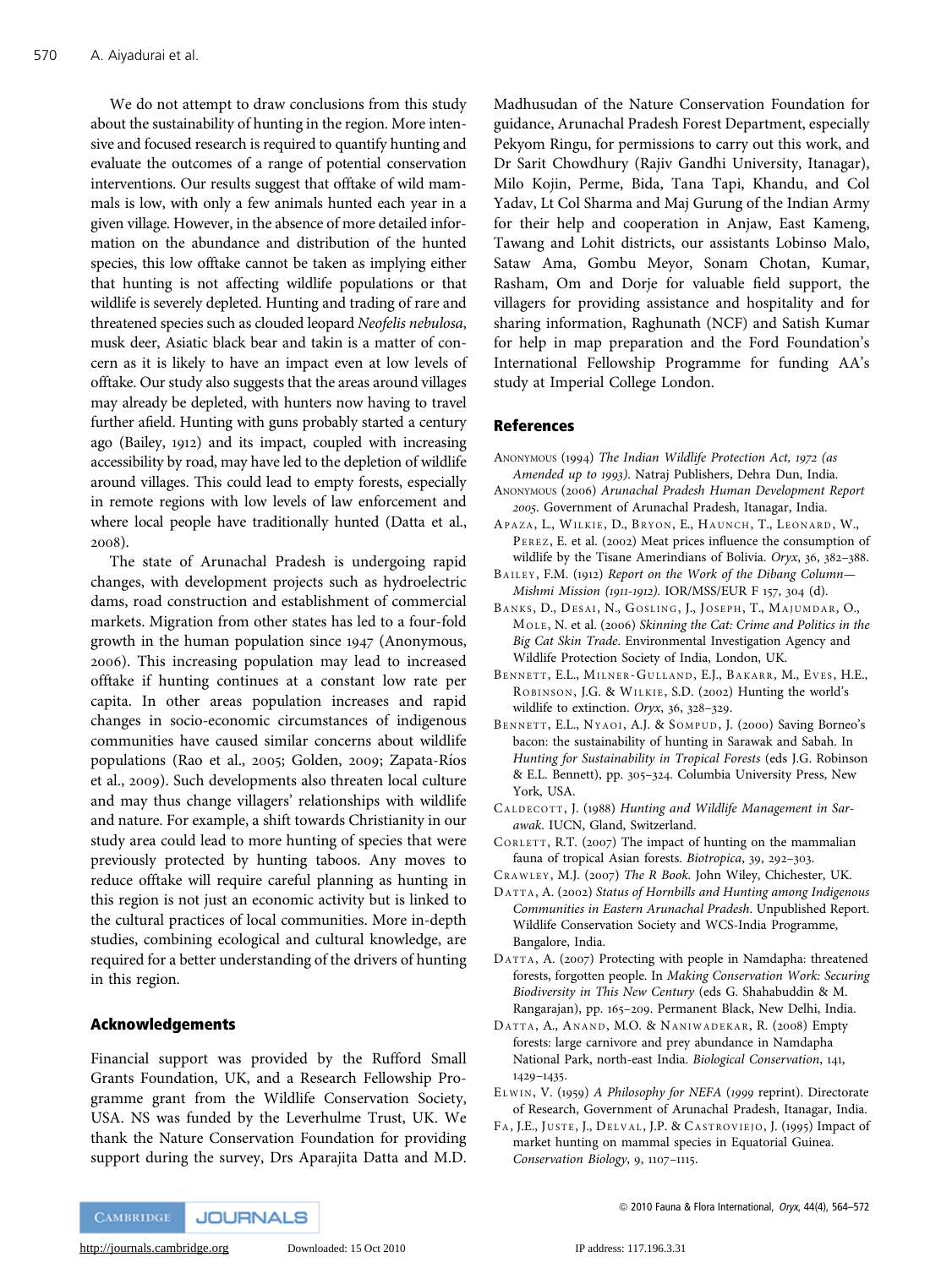FÜRER-HAIMENDORF, C. VON. (1982) Highlanders of Arunachal Pradesh: Anthropological Research in North-east India. Garlandfold in association with Vikas, London, UK.

FÜRER-HAIMENDORF, C. VON (1983) Himalayan Adventure, Early Travels in North-East India. Sterling Publishers, New Delhi, India.

G OLDEN , C.D. (2009) Bushmeat hunting and use in the Makira Forest, north-eastern Madagascar: a conservation and livelihoods issue. Oryx, 43, 386–392.

HART, J.A. (2002) Impact and sustainability of indigenous hunting in the Ituri Forest, Congo-Zaire: a comparison of unhunted and hunted duiker populations. In Hunting for Sustainability in Tropical Forests (eds J.G. Robinson & E.L. Bennett), pp. 106–153. Columbia University Press, New York, USA.

HILALUDDIN, KAUL, R. & GHOSE, D. (2005) Conservation implications of wild animal biomass extractions in North-east India. Animal Biodiversity and Conservation, 28, 169–179.

HILL, K., PADWE, J., BEJYVAGI, C., BEPURANGI, A., JAKUGI, F., TYKUARANGI, R. & TYKURANNGI, T. (1997) Impact of hunting on large vertebrates in the Mbaracayu Reserve, Paraguay. Conservation Biology, 6, 1339–1353.

IUCN (2009) IUCN Red List of Threatened Species v. 2009.1. Http:// www.iucnredlist.org [accessed 22 January 2010].

JONES, J.P.G., ANDRIAMAROVOLOLONA, M.A., HOCKLEY, N., GIBBONS , J.M. & MILNER-G ULLAND , E.J. (2008) Testing the use of interview as a tool for monitoring trends in the harvesting of wild species. Journal of Applied Ecology, 45, 1205–1212.

MILNER-GULLAND, E.J., BENNETT, E.L. & THE SCB 2002 ANNUAL MEETING WILD MEAT GROUP (2003) Wild meat: the bigger picture. Trends in Ecology & Evolution, 18, 351–357.

MISHRA, C., MADHUSUDAN , M.D. & DATTA, A. (2006) Mammals of the high altitudes of western Arunachal Pradesh, eastern Himalaya: an assessment of threats and conservation needs. Oryx, 40, 29–35.

MYERS, N., MITTERMEIER, R.A., MIITTERMEIER, C.A., DA FONSECA, G.A.B. & KENT, J. (2000) Biodiversity hotspots for conservation priorities. Nature, 403, 853–858.

OLSON, D.M. & DINERSTEIN, E. (1998) The global 200: a representation approach to conserving the earth's most biologically valuable ecoregions. Conservation Biology, 12, 502–515.

- PERES, C.A. (2000) Evaluating the impact and sustainability of subsistence hunting at multiple Amazonian forest sites. In Hunting for Sustainability in Tropical Forests (eds J.G. Robinson & E.L. Bennett), pp. 31–56. Columbia University Press, New York, USA.
- R (2008) The R Project for Statistical Computing. Http://www.rproject.org/ [accessed 16 April 2010].

RANGARAJAN, M. (2001) India's Wildlife History: An Introduction. Permanent Black, New Delhi, India.

RAO, M., MYINT, T., ZAW, T. & HTUN, S. (2005) Hunting patterns in tropical forests adjoining the Hkakaborazi National Park, north Myanmar. Oryx, 39, 292–300.

ROBINSON, J.G. & BENNETT, E.L. (eds) (2000) Hunting for Sustainability in Tropical Forests. Columbia University Press, New York, USA.

ROBINSON, J.G. & REDFORD, K.H. (eds) (1991) Neotropical Wildlife Use and Conservation. University of Chicago Press, Chicago, USA.

SILVIUS, K.M., BODMER, R.E. & JOSE, F. (2004) People in Nature. Columbia University Press, New York, USA.

USHER, P.J. & WENZEL , G. (1987) Native harvest surveys and statistics: a critique of their construction and use. Arctic, 40, 145–160.

ZAPATA-RÍOS, G., URGILÉS, C. & SUÁREZ, E. (2009) Mammal hunting by the Shuar of the Ecuadorian Amazon: is it sustainable? Oryx, 43, 375–385.

#### Biographical sketches

AMBIKA AIYADURAI's main interests are in studying wildlife hunting practices in Arunachal Pradesh and understanding indigenous hunting from both ecological and anthropological perspectives. NAVINDER J. SINGH is interested in monitoring of biodiversity as a conservation tool and understanding population dynamics of threatened species in stochastic environments. E. J. MILNER-G ULLAND studies population dynamics of exploited species and the incentives of the people who hunt them.

APPENDIX Mammals hunted by indigenous tribes in four districts in Arunachal Pradesh (Fig. 1), with their IUCN Red List (IUCN, 2009) category, and whether skin/scales, skulls or teeth were recorded in households during interviews.

| Species                                  | Red List category* | Skin/scales | Skull | Teeth |
|------------------------------------------|--------------------|-------------|-------|-------|
| Southern red muntjac Muntiacus muntjak   | LC                 |             |       |       |
| Musk deer Moschus leucogaster            | EN                 |             |       |       |
| Sambar Rusa unicolor                     | VU                 |             |       |       |
| Indian bison Bos gaurus                  | VU                 |             |       |       |
| Himalayan serow Capricornis thar         | NT                 |             |       |       |
| Takin <i>Budorcas taxicolor</i>          | VU                 |             |       |       |
| Himalayan goral Naemorhedus goral        | NT                 |             |       |       |
| Eurasian wild pig Sus scrofa             | LC                 |             |       |       |
| Himalayan black bear Ursus thibetanus    | VU                 |             |       |       |
| Malayan sun bear Helarctos malayanus     | VU                 |             |       |       |
| Red panda Ailurus fulgens                | VU                 |             |       |       |
| Tiger Panthera tigris                    | EN                 |             |       |       |
| Leopard Panthera pardus                  | NT                 |             |       |       |
| Clouded leopard Neofelis nebulosa        | VU                 |             |       |       |
| Asiatic golden cat Pardofelis temminckii | NT                 |             |       |       |
| Leopard cat Prionailurus bengalensis     | LC                 |             |       |       |

**2010 Fauna & Flora International, Oryx, 44(4), 564–672.**